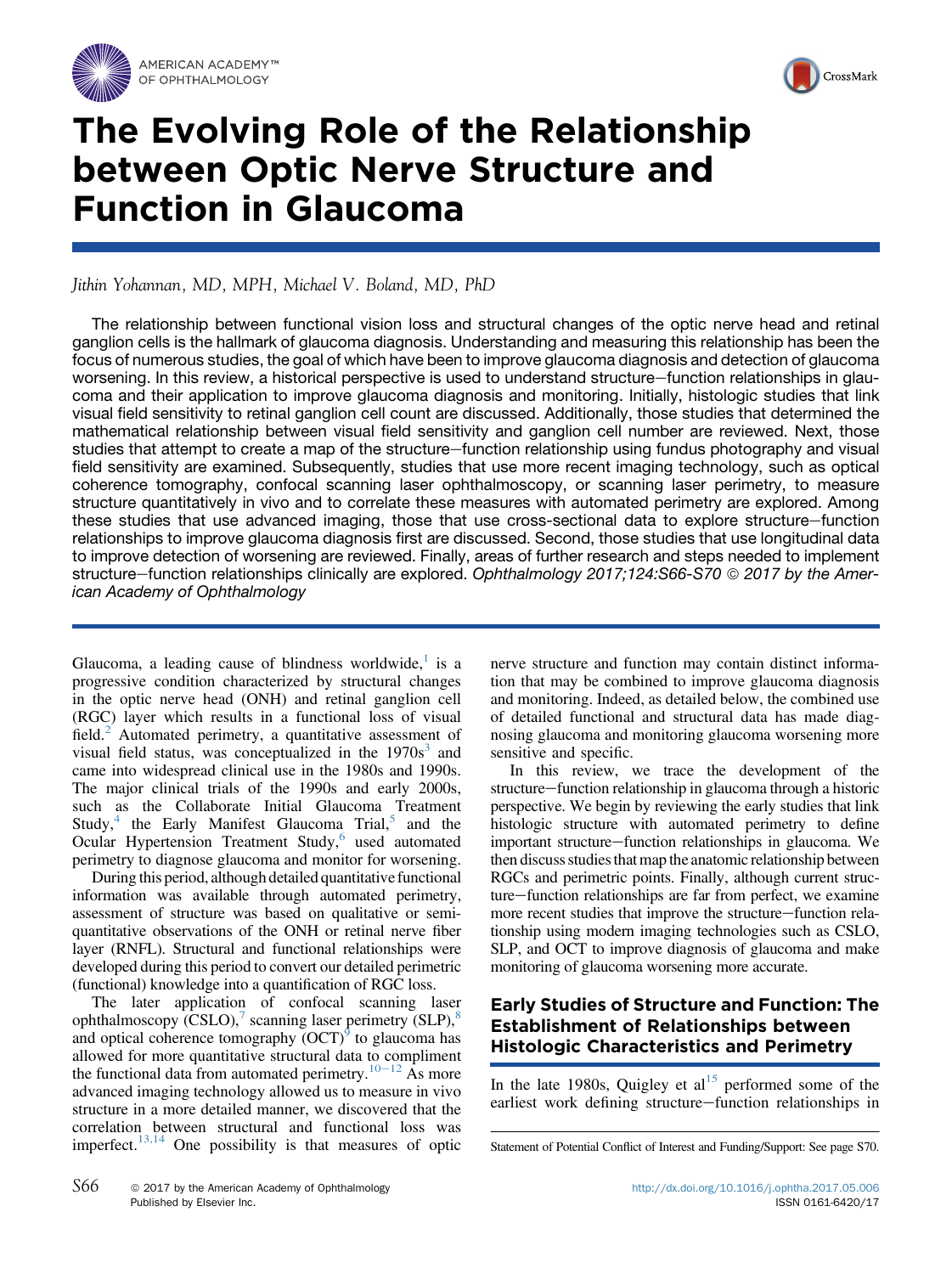glaucoma by coupling histologic analysis with automated perimetry. These investigators examined 5 postmortem eyes and 1 enucleated eye of patients with a history of glaucoma who had undergone automated perimetry between 1 day and 17 months before the specimens were analyzed. In the central  $30^{\circ}$  of the visual field measured by automated perimetry, a 20% RGC loss was required for a 5-dB loss of sensitivity and a 40% loss was required for a 10-dB change.

Garway-Heath et  $al^{16}$  $al^{16}$  $al^{16}$  expanded this work by using mathematical models and normative automated perimetry and ganglion cell density data to make 2 important observations. First, the eccentricity of the retinal location under consideration modifies the structure-function relationship. Specifically, to produce a similar functional change, a greater number of retinal ganglion cells must be lost in central retinal areas compared with peripheral retina areas. Second, both structural and functional data must be in linear units for the structure–function relationship also to be linear. Specifically, decibels (a logarithmic measure) must be converted to differential light sensitivity, a linear sensitivity measurement, to have a linear relationship with RGC number.

Harwerth et  $al^{17,18}$  $al^{17,18}$  $al^{17,18}$  later pioneered the use of nonhuman primate models to study structure–function relationships and verified many of the findings of Garway-Heath et al.<sup>[16](#page--1-0)</sup> In these experiments, Harwerth et al experimentally induced glaucoma with argon laser trabeculoplasty in 16 monkeys. The investigators trained the monkeys to perform automated perimetry and after enucleation analyzed RGC status. Their histologic findings verified that eccentricity of retinal points modifies the structure–function relationship and that either a log–log or linear-linear scale must be used for the structure–function relationship be linear. Harwerth and Quigley<sup>19</sup> subsequently established that similar subsequently established that similar structure–function relationships were observed in human patients with glaucoma.

Drasdo et  $aI^{20,21}$  $aI^{20,21}$  $aI^{20,21}$  also found that the structure–function relationship was linear between 0 and 29 dB of visual field sensitivity using histologic data. Beyond 29 dB, they noted that the relationship becomes nonlinear and that much more ganglion cell loss is required to produce field loss. This change in linearity at higher levels of vision loss has been verified by multiple groups and came to be known as the "hockey-stick" model based on the inflection point on plots of structure versus function at higher levels of visual sensitivity. $22$ 

## Mapping Optic Nerve Structure to Visual Function

Although the aforementioned histologic studies and mathematical models improved our understanding of the relationship between RGC number and automated perimetry sensitivity, there was still little known about the anatomic relationship between points on the ONH and the retinal locations assessed by automated perimetry. Several investigators proceeded to explore this relationship and create

maps linking ONH location to automated perimetry test point location. Garway-Heath et  $al<sup>23</sup>$  $al<sup>23</sup>$  $al<sup>23</sup>$  digitally superimposed automated perimetry test locations onto color fundus images of patients with obvious RNFL defects emanating from the optic disc. Using such defects as a guide, the investigators were able to create a structure-function map by correlating perimetric points to locations on the ONH. Strouthidis et  $al^{24}$  $al^{24}$  $al^{24}$  built on this work by using the structure-function map to assess interpoint sensitivity correlations between neighboring locations on automated perimetry. They found that the distance of the points mapped back to the ONH was a much stronger predictor of interpoint correlation than the distance between the points measured on the retina. Asaoka et  $al<sup>25</sup>$  $al<sup>25</sup>$  $al<sup>25</sup>$  studied RNFL thickness measured by OCT and perimetric locations centered on the fovea or optic disc. The optic disc-centered field was derived from the structurefunction map developed by Garway-Heath et al. $^{23}$  $^{23}$  $^{23}$  This group selected the combination of perimetric points that would yield the most robust structure-function relationship and labeled this the "structure-function field." This combination of points tested fewer locations  $(40$  total points) and yielded a stronger structure–function relationship than 24-2 pattern automated perimetry. However, Lamparter et  $al^{26}$  $al^{26}$  $al^{26}$  showed that this structure–function map may vary significantly between individuals. Specifically, variation of certain parameters such as position of the optic nerve head with respect to the fovea, optic disc area, axial length, spherical equivalent, and ellipticity ratio may have a meaningful effect on that individual's structure-function map.

## Improving the Structure-Function Relationship with Advanced Imaging

With the availability of quantitative optic nerve imaging, the study of structure–function relationships no longer required histologic structural data, and quantitative measures of optic nerve structure and function could be collected in vivo. This allowed for the generation of large datasets of both structural and functional parameters, which in turn allowed for the use of advanced statistical methodology to relate structure and function. Much of the early work using advanced imaging and statistical methodology to understand the structure-function relationship focused on using cross-sectional datasets to improve glaucoma diagnosis.

Bowd et  $al^{27}$  $al^{27}$  $al^{27}$  used automated perimetry and OCT images of the ONH gathered from 69 glaucomatous eyes to identify the combination of testing that most accurately identified glaucoma. These investigators used various machine learning algorithms to identify glaucoma based on automated perimetry alone, OCT of the ONH alone, or automated perimetry and OCT together. The machine learning algorithms they used performed best (highest area under the receiver operating characteristic curve) when both structure (OCT) and function (automated perimetry) were included in the learning dataset.